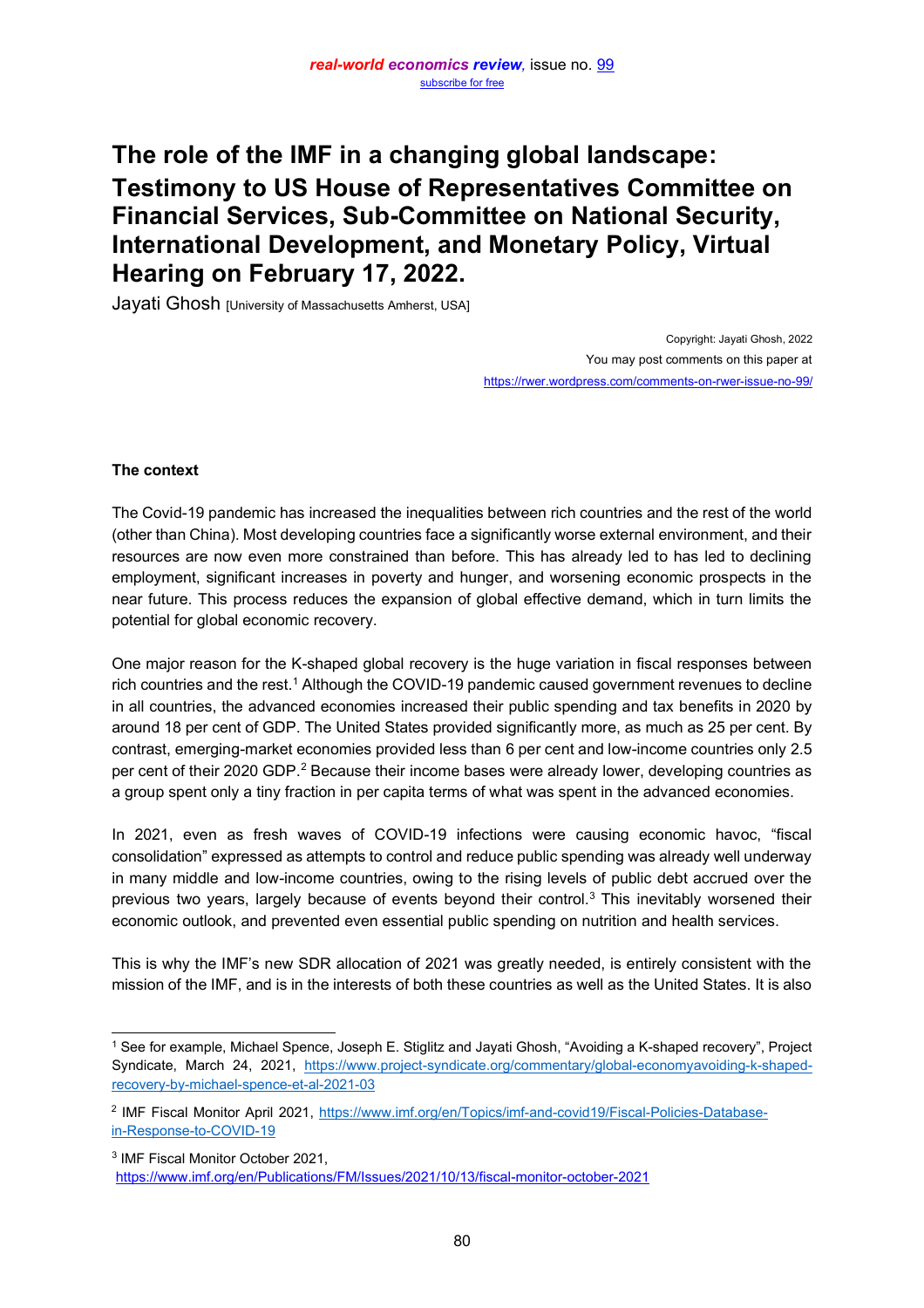why the functioning of the IMF needs to be changed to be able to cope with new and emerging global challenges.

## **The 2021 SDR allocation**

In August 2021, the IMF issued \$650 billion worth of its own liquidity, Special Drawing Rights (SDRs). Because SDRs are distributed according to countries' IMF quotas, low-income and middle-income countries received only around \$250 billion, while rich countries got nearly \$400 billion, most of which they are unlikely to use. Even so, the SDR allocation was a lifeline for several developing countries facing severe balance-of-payments problems, and helped to prevent further economic decline.

SDRs have several advantages over other types of international financing:

- They do not add to countries' external debt burdens, which is a major plus point given the increase in public and sovereign debt in most countries during the pandemic. Unlike loans from the IMF and other multilateral lenders, they are non-conditional. This makes them similar to the liquidity expansion automatically available to governments in some advanced economies like the US. They are designed to enable them to be used to strengthen the economy; they do not entail forcing countries to adopt measures like fiscal retrenchment that can damage or reverse the possibilities of economic recovery.
- It enables them to be used without adopting measures like fiscal retrenchment that can damage or reverse the possibilities of economic recovery.
- SDRs are accessible to all countries, including middle-income economies that may face balanceof-payments constraints but are excluded from other multilateral funding. This is critical because most measures adopted by the international community in the wake of the Covid-19 crisis have been directed only to low-income countries, whereas there has been a widespread increase in poverty and economic distress across the developing world, including in some middle-income countries. A large fraction of the world's poorest people live in these countries, and they have limited resources with which to deal with the poverty within their borders.
- SDRs are virtually costless to use. The interest rate to be paid to the IMF is below 0.1 per cent, so they require only a tiny additional fiscal spending when they are used. Most significantly, they do not impose any costs on taxpayers in other countries.

It is difficult to think of an easier way to provide external finance to countries that urgently require it.

What is most significant for forex-constrained developing countries is that SDRs add to their external reserves *even if they are not used*. This can play an important part in stabilizing and providing some cushion to the balance of payments of recipient countries. These additional SDRs provide precautionary reserves that serve an important role because of the greater volatility of international financial markets,. The increase in forex reserves can also improve their chances of accessing other forms of finance and reducing borrowing costs of recipient countries.

Of course, these SDRs can also be directly used in various ways. Since August 2021, at least 80 countries have used SDRs for these purposes: 4

<sup>4</sup> [https://cepr.net/eighty-countries-have-already-used-their-special-drawing-rights-but-more-are-](https://cepr.net/eighty-countries-have-already-used-their-special-drawing-rights-but-more-are)[needed/](https://cepr.net/eighty-countries-have-already-used-their-special-drawing-rights-but-more-are-needed/)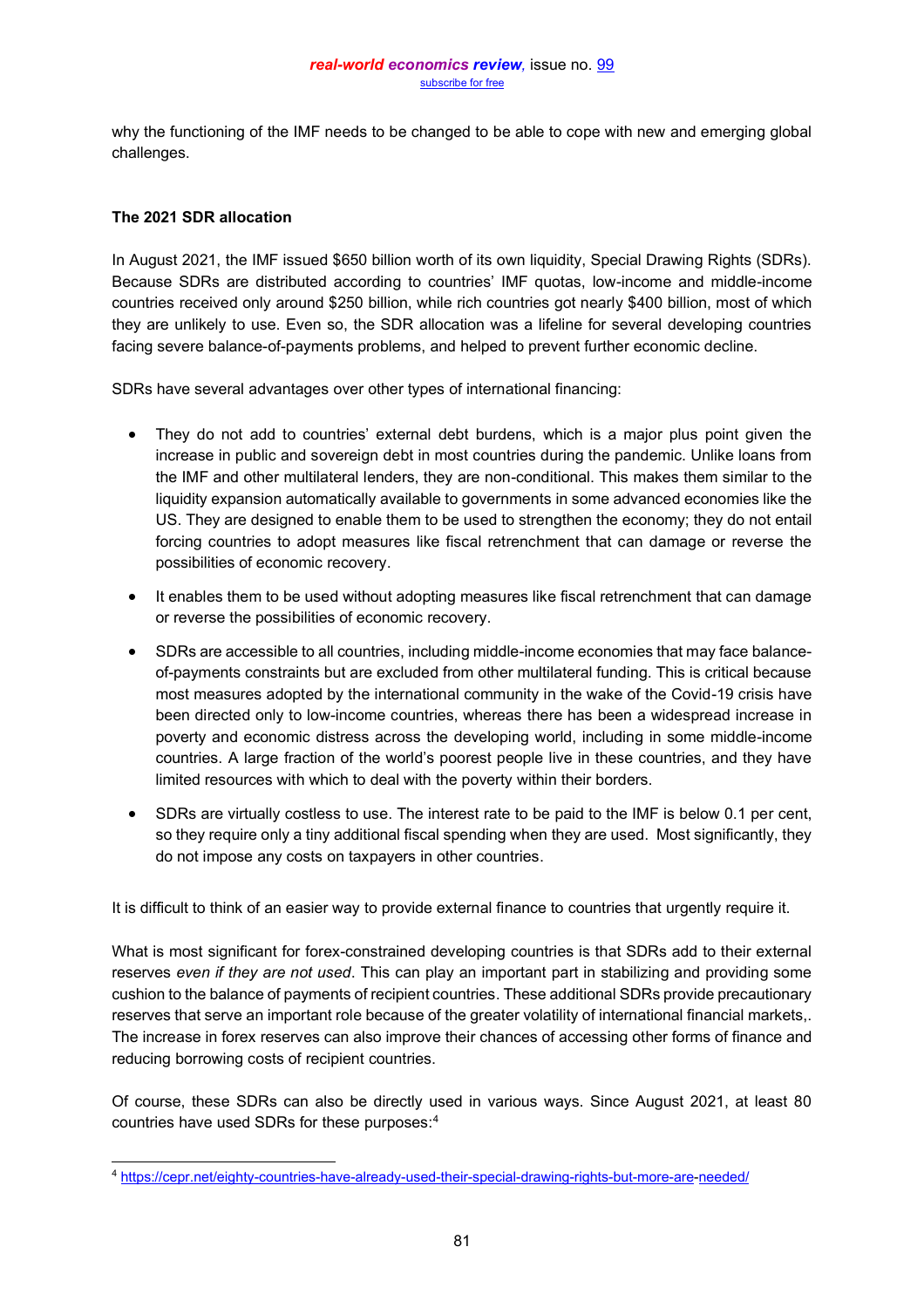- 32 countries exchanged SDRs for hard currency to the tune of \$11.6 billion, presumably for increasing imports.
- 55 countries used SDRs to pay their IMF dues for \$6.5 billion, which reduced their debt burden and eased repayment concerns in general.
- 39 countries recorded SDRs in the government budget, equivalent to \$31.6 billion, presumably to spend on vaccination, health care and other priorities.

The use of SDRs has been significantly higher than after the 2009 allocation, and it has been more varied, reflecting the flexibility that SDRs provide. This has been crucial for these countries to cope with what has otherwise been an extremely harsh external economic environment, although the amounts are still inadequate to meet the requirement. Most of these uses occurred within three months of the SDR allocation, showing how urgently these resources were required.

It should also be noted that SDR expansion was and remains a crucial measure, because other forms of IMF financing have recently been tightened. In December 2021, the IMF repealed almost all of the flexible access limits on funding that it had introduced during the pandemic, including under the Rapid Financing Instrument introduced in March 2020.<sup>5</sup> Yet the uneven K-shaped global recovery has meant that many countries remain in severe economic difficulties, which are likely to worsen as the US and other advanced economies move to tighten monetary policy.<sup>6</sup> There are soon likely to be many more countries requiring some form of external liquidity assistance because of such global processes that are not of their own making.

## **Impact on the global economy and on the US economy**

.

While the amounts of SDRs utilized so far may appear to be small, they have still played a critical role for the economies that have used them, and even these small increases have mitigated to some extent the extreme increases in global fiscal inequality noted above. This is clearly of great benefit to these economies; which is clearly important for economic justice and reducing global inequality in general. It also has a positive impact in terms of increasing demand in the global economy, which is critical for a sustained and viable economic recovery even in rich countries. And it is also important for geostrategic reasons, serving to reduce international social and political tensions that could spill over with unpleasant consequences.

Indeed, the US economy is also likely to have benefited indirectly through this SDR expansion, because of a revival of its own exports to the rest of the world. Figure 1 shows the monthly pattern of US exports, which increased very sharply in late 2021 in the months after the new SDR allocation, when developing countries were able to access these additional resources. Obviously, many factors played a role in this increase in US exports, but the enlargement of fiscal space and easing of balance of payments difficulties among some previously very constrained trading partners was also important. The

<sup>5</sup> Only the cumulative access limit (mainly for countries that already have an emergency loan and might need another one) for emergency financing was extended for another 18 months. vi See, for example, the World Bank's World Development Report 2021.

<sup>&</sup>lt;sup>6</sup> Such a proposal was made by the prime minister of Barbados, Mia Amor Mottley at the United Nations Climate Change Conference (COP26) in Glasgow last Novembe[r. https://euobserver.com/climate/153407](https://euobserver.com/climate/153407)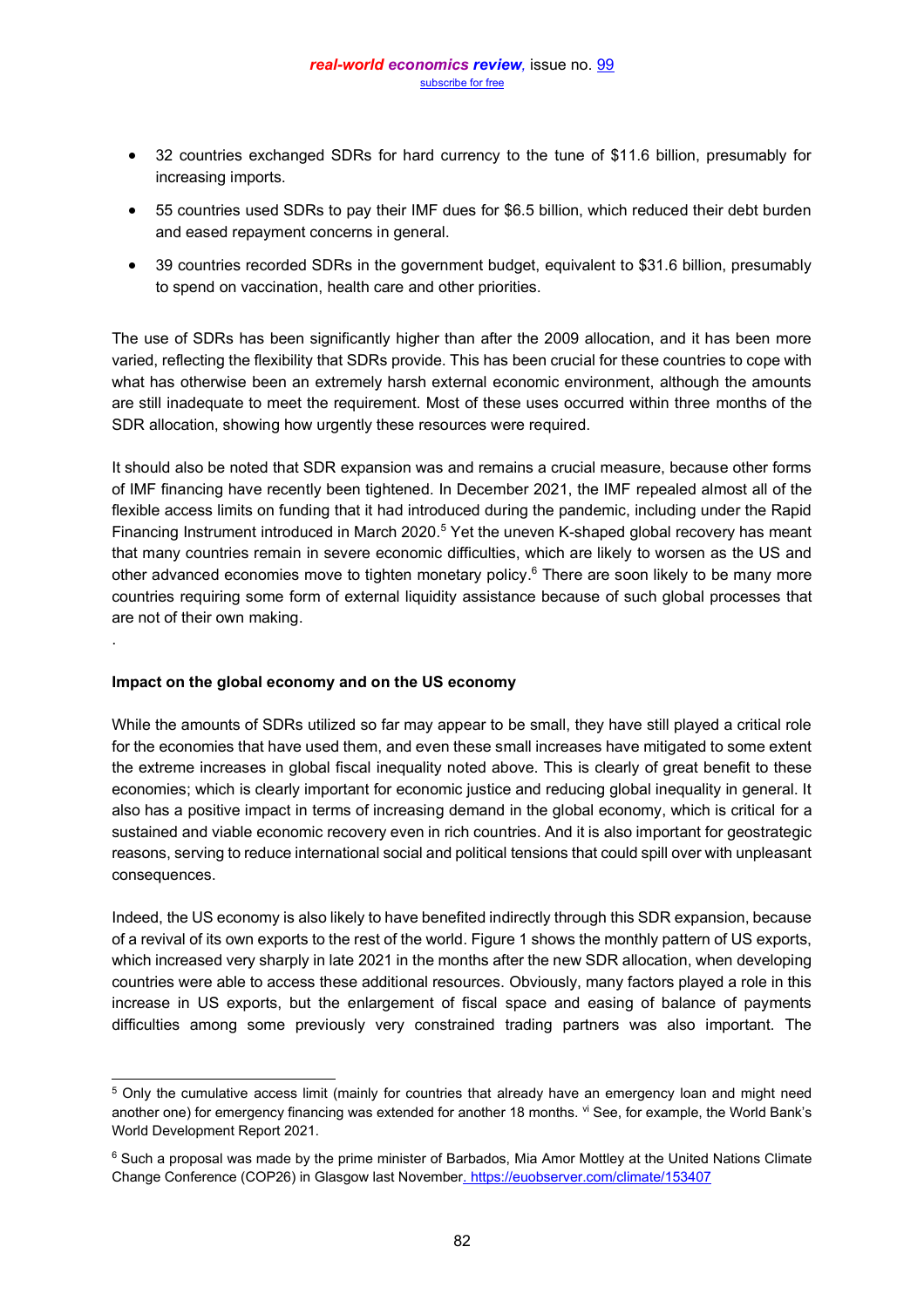importance of a wider global recovery that includes developing countries, for the future expansion of US exports (with all of its income and employment effects in the US) should not be underestimated.

Figures 2-4 provides some examples of changes in US exports to emerging markets and developing countries. In Ukraine, which had been facing severe balance of payments problems well before the current military crisis, and had a very low level of foreign exchange reserves before the new allocation, SDRs were used to repay the IMF so as to reduce its aggregate debt burden, exchanged for hard currency with which it could engage in essential imports, and for increased public spending on covid relief as well as capital expenditure and to cover the deficit without taking on more debt. The importance of such measures for the governments and for the economy and people of Ukraine should be obvious. But it is worth noting that the SDRs issue also enabled Ukraine to increase its imports, and this was in turn associated with a dramatic increase in imports from the US from September 2021 onwards. Similar trends are evident for the Philippines and DR Congo, which also face severe balance of payments constraints. Therefore, in addition to helping the countries that use the SDRs, such imports clearly benefit exporting segments of the US economy.



**Figure 1: Exports of the US, 2018-2021** 

**Source**: U.S. Bureau of Economic Analysis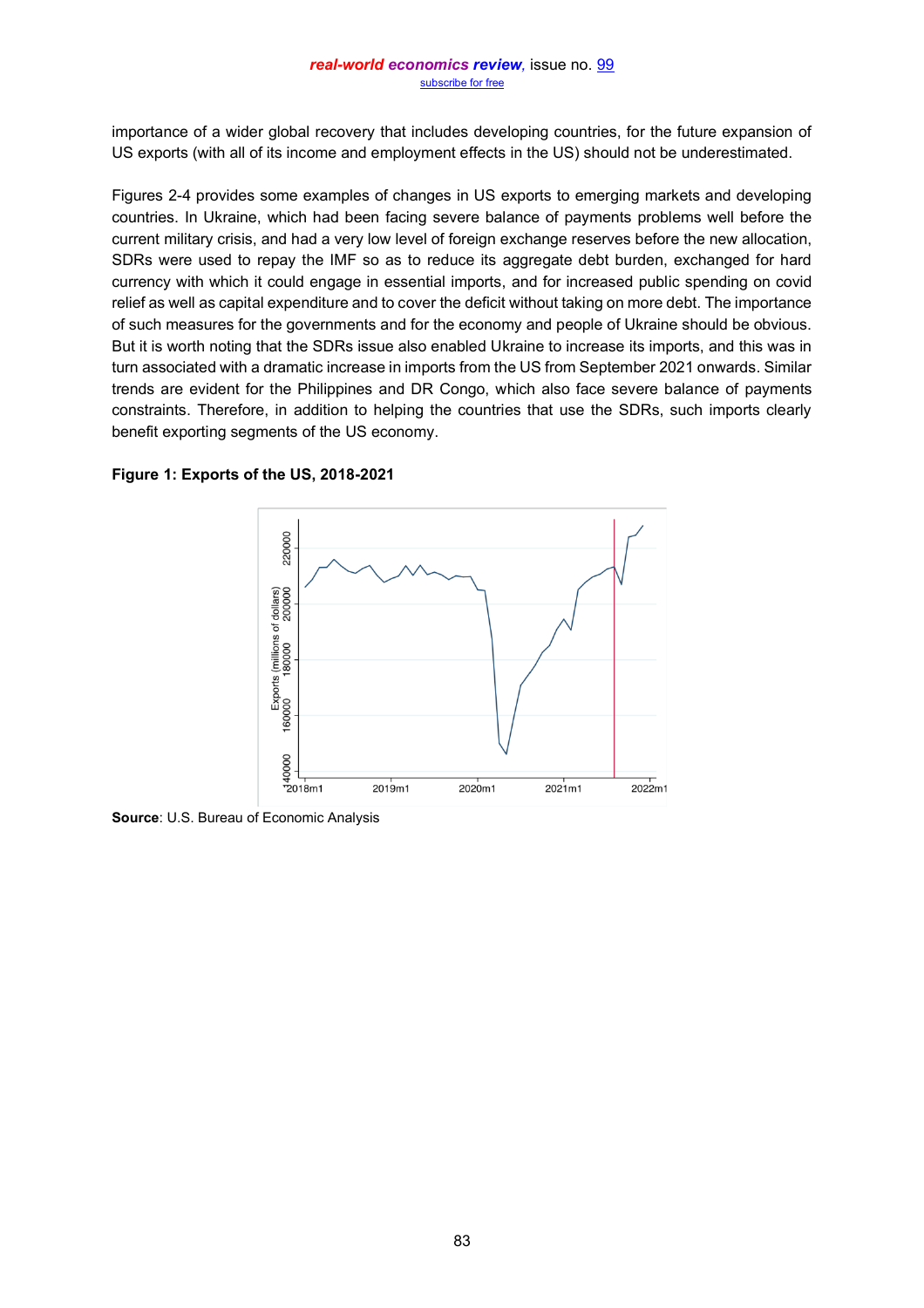#### *real-world economics review,* issue no. [99](http://www.paecon.net/PAEReview/issue99/whole99.pdf) [subscribe for free](http://www.feedblitz.com/f/f.fbz?Sub=332386)

**Figure 2: Exports of US to Ukraine, 2019-2021** 



**Source**: U.S. Bureau of Economic Analysis

**Figure 3: Exports of US to Philippines, 2019-2021** 



**Source**: U.S. Bureau of Economic Analysis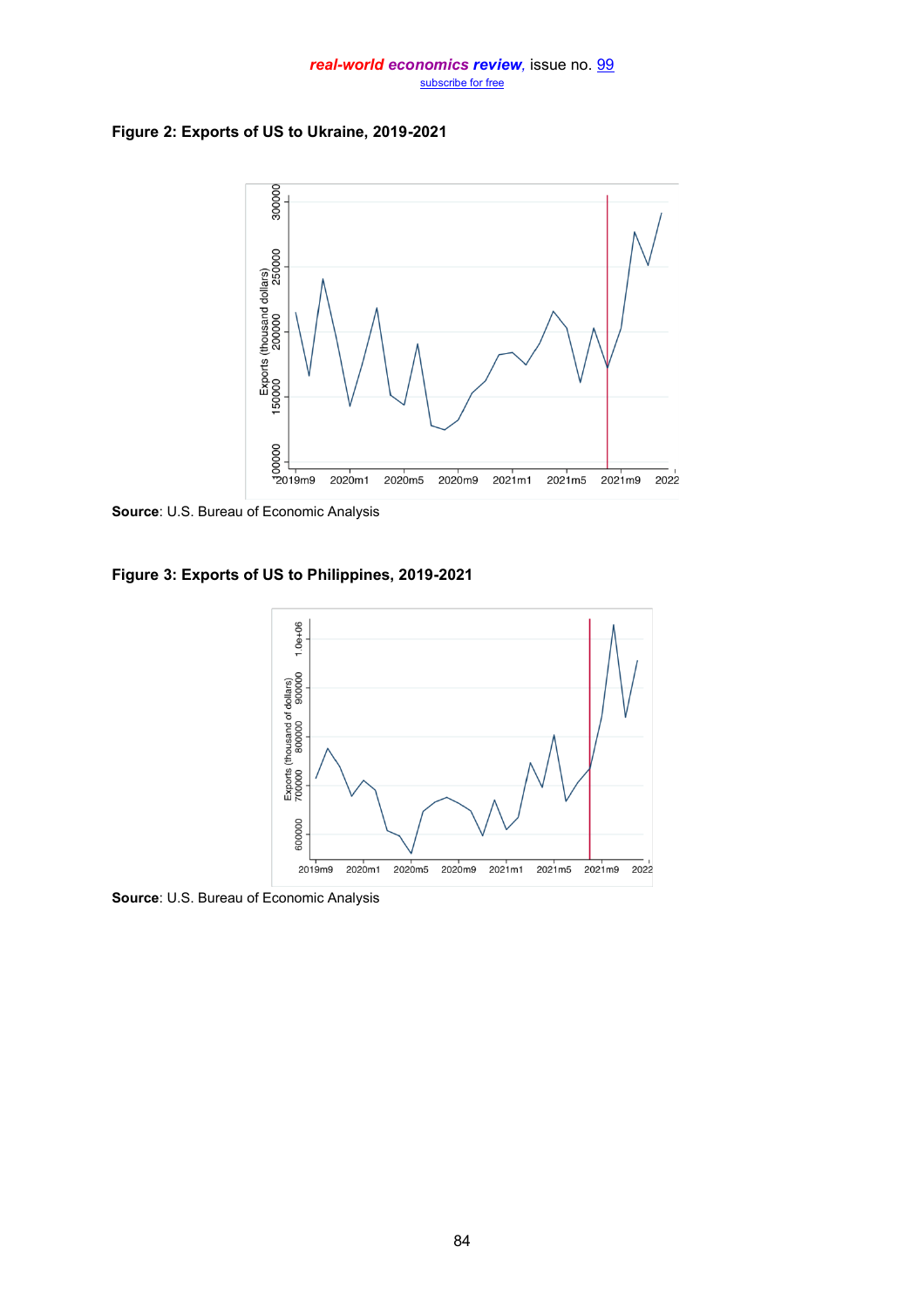#### *real-world economics review,* issue no. [99](http://www.paecon.net/PAEReview/issue99/whole99.pdf) [subscribe for free](http://www.feedblitz.com/f/f.fbz?Sub=332386)



# **Figure 4: Exports of US to Democratic Republic of Congo, 2019-2021**

**Source**: U.S. Bureau of Economic Analysis

There is therefore clearly a case for larger and more frequent SDR allocations. In addition to helping countries cope with the fallout of the pandemic, such allocations could be used to provide much needed climate finance to the developing world. It has been persuasively argued that an annual issuance of SDR 500 billion for a certain period could be provided to fund climate action.<sup>7</sup> Such regular SDR allocations would provide essential resources to bolster mitigation and adaptation efforts in countries where they are most needed, in a context in which advanced economies have not yet fulfilled even their relatively modest pledge at COP15 in 2009 to mobilize \$100 billion per year in climate finance for the developing world. In addition, the SDRs would provide some of the financing required to achieve the Sustainable Development Goals, which currently seem out of reach.

## **Concerns about SDR allocations**

There is a concern that releasing so many SDRs into the global system would fuel global inflation, which is already seen as a concern. There are several arguments to be made against this position. First, the proposed sums for SDR expansion are trivial compared to the increase in liquidity of as much as \$25 trillion fueled by the loose monetary policies in advanced economies since the 2008 global financial crisis.<sup>8</sup> Total SDRs in the world today amount to only \$943 billion, which is just 7 per cent of the current global reserves of \$12.8 trillion.<sup>9</sup> Even if the share of SDRs in global reserves were limited to a certain proportion of international monetary reserves, say, 30-40 per cent, there is clearly significant scope for more issuance. Second, the SDRs allocated have rarely if ever been fully or even significantly used most of the rich economies with global reserve currencies or surplus balance of payments positions find no need to draw on their SDR balances. Therefore, the actual liquidity released in the system tends to be a small fraction of the full new issuance. Third, there is a strong case for arguing that the current

<sup>&</sup>lt;sup>7</sup> Such a proposal was made by the prime minister of Barbados, Mia Amor Mottley At the United Nations Climate Change Conference (COP26) in Glasgow last Novembe[r. https://euobserver.com/climate/153407](https://euobserver.com/climate/153407) 

<sup>8</sup> <http://fingfx.thomsonreuters.com/gfx/rngs/GLOBAL-CENTRALBANKS/010041ZQ4B7/index.html>

<sup>9</sup> [https://www.imf.org/en/Topics/special-](https://www.imf.org/en/Topics/special-drawing)

[drawing](https://www.imf.org/en/Topics/special-drawing)[right#:~:text=To%20date%2C%20a%20total%20of,on%20August%2023%2C%202021\).](https://www.imf.org/en/Topics/special-drawing-right%23:~:text=To%20date,%20a%20total%20of,on%20August%2023,%202021) <https://data.imf.org/?sk=E6A5F467-C14B-4AA8-9F6D-5A09EC4E62A4>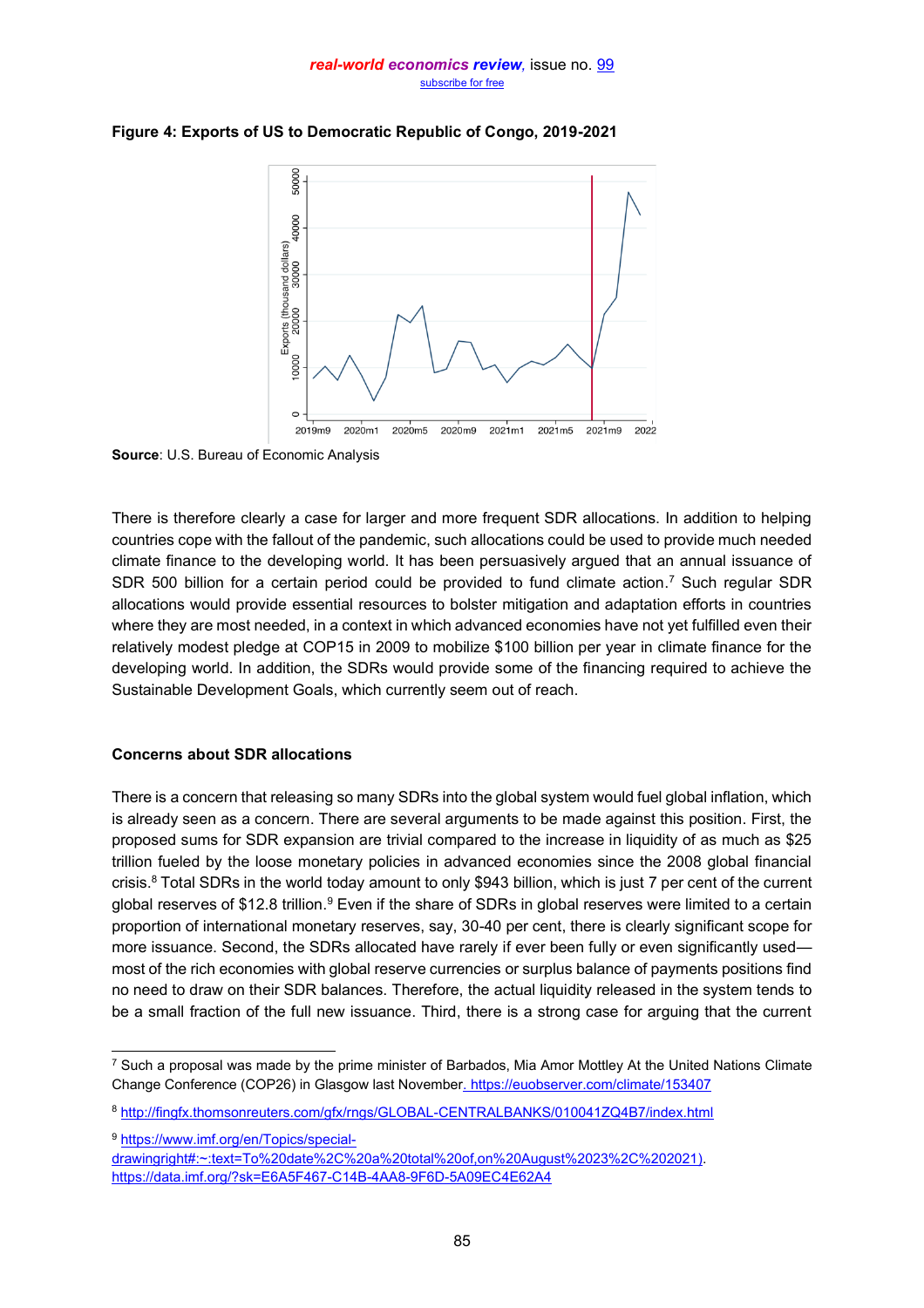inflation is because of supply constraints and is cost-push determined, and should be handled accordingly. Therefore, attempts to use monetary restraint to control it would not address the root cause of the inflation even as they could damage prospects of recovery.

The other concern within some US policy circles is that SDRs could be used by countries currently facing US sanctions, allowing them access to foreign exchange and dollars in particular as a way out of the sanctions. But *none of the countries currently facing US sanctions of any kind (such as Iran, Russia and Syria) have used the new SDR allocation at all, largely because they are simply unable to do so* given the controls in international banking for any country that faces sanctions imposed by the Office of Foreign Assets Control (OFAC) of the US Treasury. In addition, the IMF does not recognize the governments of certain countries (such as Afghanistan, Myanmar, Sudan and Venezuela) and so they are also unable to use the SDRs that are listed in those countries' accounts. The question of whether such sanctions and lack of recognition are justified or even in the US' best interests is a separate and highly debatable matter; the point to note here is these governments are not able to utilize the SDRs even though they are formally available to them.

## **Recycling SDRs of rich countries that will not use them**

There is a strong argument in favor of finding ways to use the \$400 billion of SDRs allocated to rich countries that are unlikely to need them. While there are no costs to other countries if some countries do not utilize their additional SDR reserves, recycling SDRs could provide enormous benefits to the global economy, by enabling a more equitable and sustained recovery and causing a more widespread recovery of global demand.

As a result, how to recycle or re-channel existing SDRs has become an urgent question. The IMF's proposal to establish a \$50 billion "[Resilience and Sustainability Trust](https://blogs.imf.org/2022/01/20/a-new-trust-to-help-countries-build-resilience-and-sustainability/)" (RST) is one attempt to recycle SDRs held by rich economies towards developing countries. However, the current plan for the RST would deprive developing countries of many of the advantages of SDRs. To begin with, the amount committed so far is very small, reflecting real lack of ambition. What is more, unlike SDRs themselves which are a debt-free asset, the resources are to be provided in the form of debt that must be repaid (albeit at low interest rates). In addition, they will be subject to IMF conditionalities that have far too often proved hugely [counterproductive.](https://www.eurodad.org/unhealthy-conditions) The current plan limits the funds to be made available only to low-income countries or those currently under IMF programs, leaving out most of the developing world including the emerging markets. Overall, therefore, this proposal will at best have extremely limited impact, far too little to address the major financing challenges that currently exist. My comments, however, have suggested ways in which a Recycling Fund could easily be structured that would make it more effective. A large part of the funds channeled in this way should be debt-free, especially those provided to low income countries.

There are other means of recycling SDRs that should be considered. These should strive to maintain the features of SDRs that make them an attractive form of financing. That is, ideally they should be debt-free, accessible to middle incomes countries as well as low income countries, and include transparency and accountability safeguards on both providers and recipients. Conditionalities should not be of the kind traditionally associated with the IMF, but rather designed to ensure that the funds are used for urgent social and public health purposes and for the climate transition.

One option is for rich countries to channel their SDRs to regional development banks, which are authorized to hold them. For example, institutions like the African Development Bank could use the SDRs to enlarge their capital base and provide developing countries with more climate finance and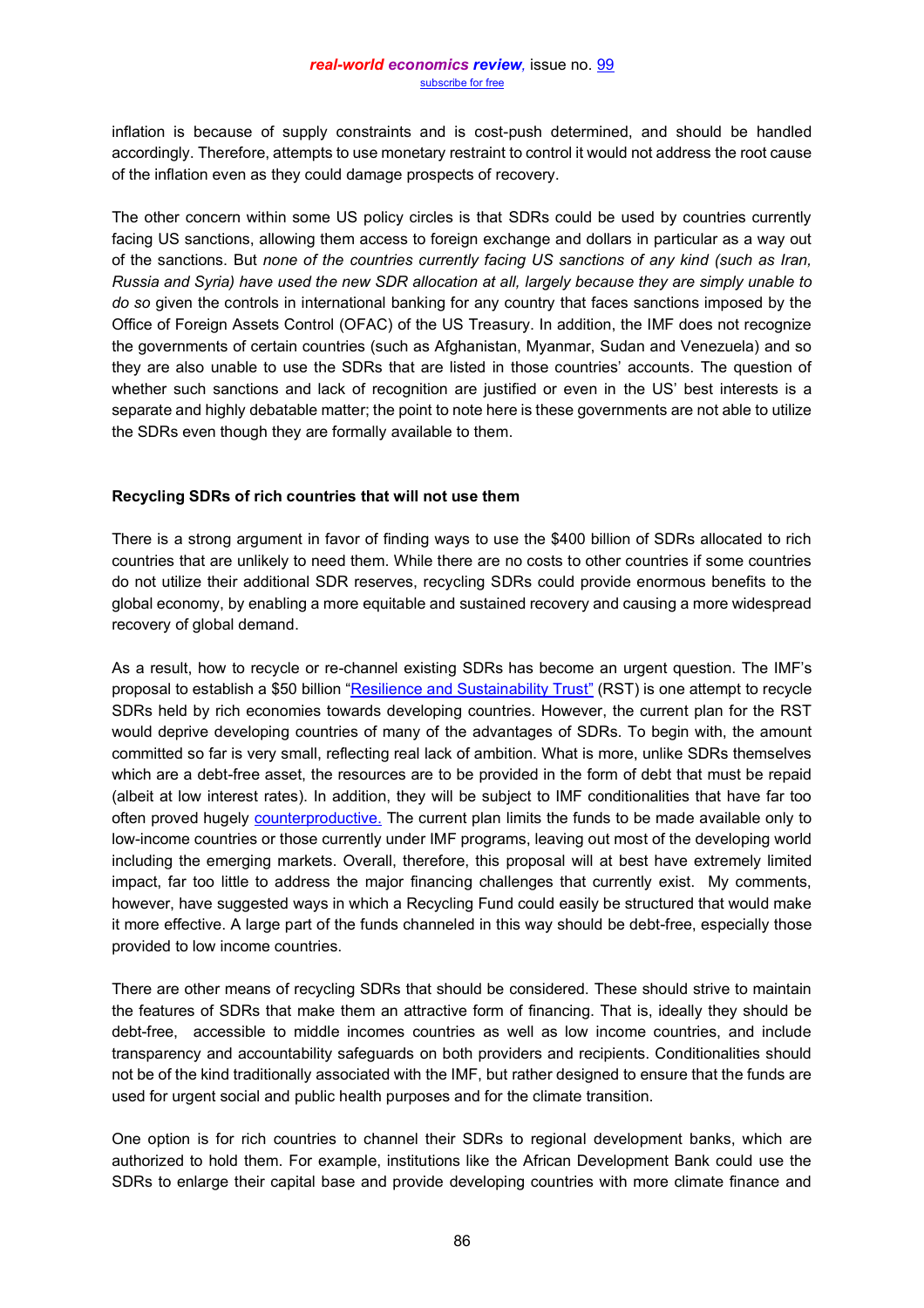budgetary support for meeting the SDGs. Specifically for climate finance, there is a proposal (made by Avinash Persaud) to create a \$500 billion per year climate finance trust, funded by SDR issuance. The trust would auction funds to countries, with auctions based not on monetary returns but on climate action: successful bids would be those that promise the greatest likely reduction of greenhouse-gas emissions resulting from the proposed investment. There are other ways of using recycled SDRs

It has been argued that such initiatives are not part of the remit of the IMF. But with the world economy facing such crucial challenges, it is important not to be stuck in older categories that may not be relevant to the current context. The need for all international institutions to cooperate is greater than ever, and the IMF can play a critical role in assisting such cooperation, specifically when there are major financial implications.

## **Some concerns with current IMF practices:**

*1. IMF Surcharges* 

One policy of the IMF that is currently counterproductive even in terms of its own goals is the practice of imposing surcharges on some debtor countries. While the IMF's base lending rate is low, it imposes a hefty surcharge on countries whose debt to the IMF exceeds a certain amount, or who have been in debt for more than four years. This punishes countries that the IMF chose to provide large loans to and makes it harder for them to grow out of their debt because of the higher interest costs they are forced to pay. It also reduces their ability to engage in essential public spending necessary to halt the pandemic and reduce its adverse impact. For example, Argentina will have to spend US \$3.3 billion on surcharges from 2018 to 2023, which is 9 times what it would take to fully vaccinate every Argentine against COVID-19.<sup>10</sup> These surcharges are not just a problem for Argentina: the IMF's own estimates based on its WEO model suggest that "the number of surcharge-paying members would increase to 38 in FY 2024 and FY 2025, more than double the current level, and total surcharge income would increase by 50 percent".<sup>11</sup> All of this income comes to an unfair redistribution from countries that are already facing extreme balance of payments difficulties to the IMF.

The surcharges have become an important source of revenue for the IMF: it is estimated to receive more than \$4 billion in surcharges through end 2022, in addition to interest payments and fees. This amounts to nearly half of the revenue over this period, and indicates a significant increase in recent years, even though the IMF's own model makes it clear that it does not need this amount to add to its precautionary balances. These surcharges are hugely counterproductive for the countries that are forced to pay them, being imposed when they are already in distress and operating to worsen outcomes for both the borrowing country and its investors, affecting the government's ability to spend on essential services like health, on poverty reduction, and damaging economic prospects into the future. 12

<sup>10</sup> [https://cepr.net/report/imf-surcharges-counterproductive-and](https://cepr.net/report/imf-surcharges-counterproductive-and-unfair/?__cf_chl_jschl_tk__=pmd_ohhclqt9I0TSyDmjXlBPdWMaOdiRjPQmlXAsGl2owXQ-1633955388-0-gqNtZGzNAnujcnBszQgR)unfair/? cf chl\_jschl\_tk =pmd\_ohhclqt9I0TSyDmjXlBPdWMaOdiRjPQmlXAsGl2owXQ-1633955388-[0gqNtZGzNAnujcnBszQgR](https://cepr.net/report/imf-surcharges-counterproductive-and-unfair/?__cf_chl_jschl_tk__=pmd_ohhclqt9I0TSyDmjXlBPdWMaOdiRjPQmlXAsGl2owXQ-1633955388-0-gqNtZGzNAnujcnBszQgR)

<sup>11</sup> <https://www.imf.org/-/media/Files/Publications/PP/2021/English/PPEA2021073.ashx>

<sup>&</sup>lt;sup>12</sup> Joseph E Stiglitz and Kevin Gallagher, "Understanding the Consequences of IMF Surcharges: The Need for Reform" Policy Brief, [https://www.bu.edu/gdp/2021/10/04/understanding-the-consequences-of-imf-surchargesthe](https://www.bu.edu/gdp/2021/10/04/understanding-the-consequences-of-imf-surcharges-the-need-for-reform/)[need-for-reform/](https://www.bu.edu/gdp/2021/10/04/understanding-the-consequences-of-imf-surcharges-the-need-for-reform/)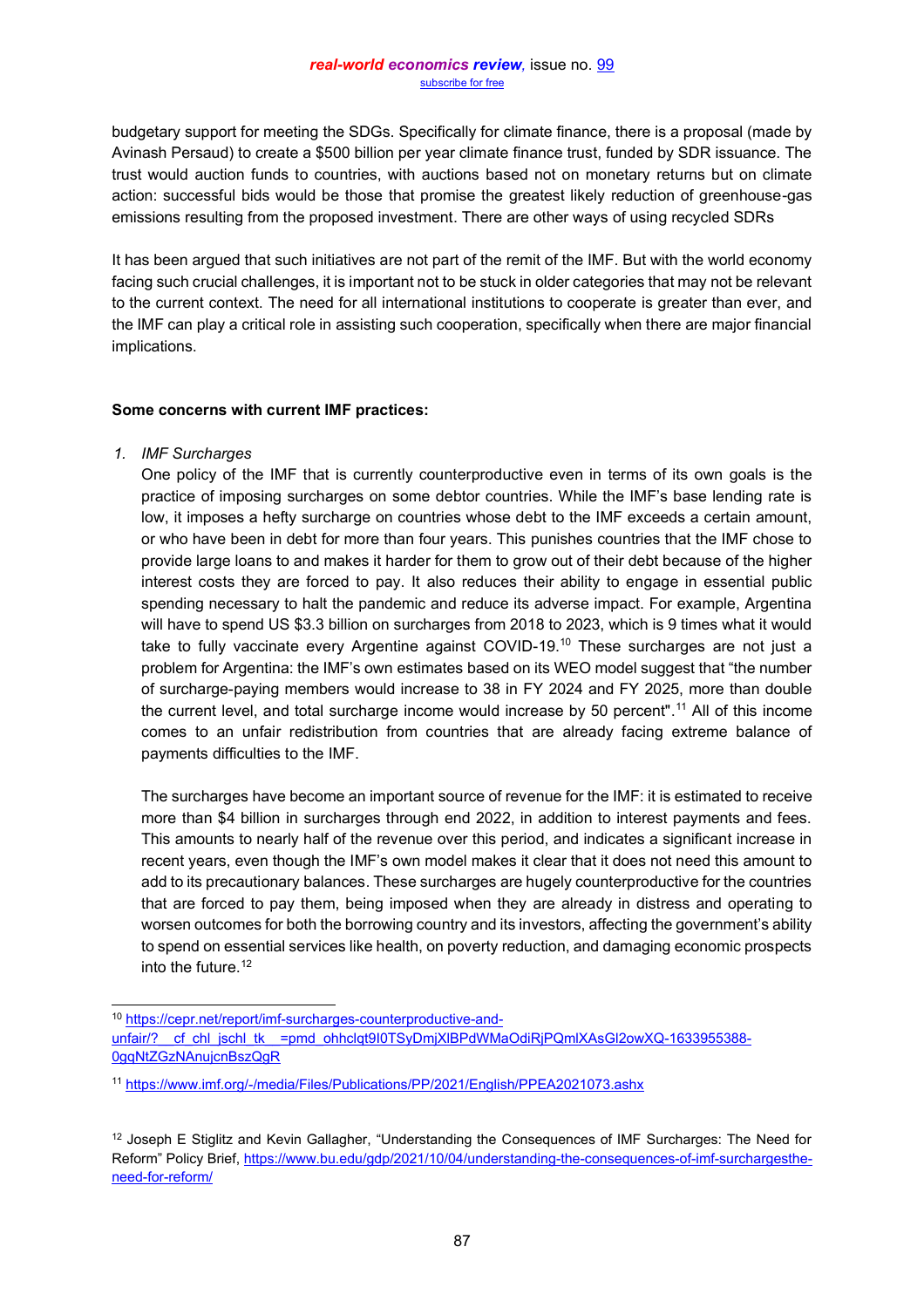The ostensible purpose of providing a disincentive for countries to keep borrowing from the IMF cannot be justified, given that all countries now seek to avoid borrowing from the IMF as much as possible, given the onerous conditionalities that are imposed. The costs to the country concerned and to the IMF's own presumed goals with respect to that country, far outweigh the monetary gains to the IMF, which are in any case unjustified. Individual countries cannot be blamed for receiving large loans, when it is the IMF that decides which country to lend to, the amount and the conditions of the loan. Similarly, surcharges cannot be justified as payment for risk: given the IMF's preferred creditor status, there are almost no defaults.

# *2. Continued emphasis on conditionalities involving fiscal austerity and regressive taxation in IMF programmes*

The IMF continues to have double standards for some advanced and other countries on countercyclical spending and moves for fiscal austerity. The need for countercyclical macroeconomic policies is widely recognised in advanced economies, including the US; yet developing countries are forced to engage in procyclical policies. As a result, IMF programs impose policies on developing countries in balance of payments difficulties, that are not followed at all by the rich countries that are the major shareholders of the IMF.

This was especially evident after the Global Financial Crisis of 2008-09, but remain true today.<sup>13</sup> While the IMF leadership explicitly recognised the need for countercyclical spending during the pandemic, and some emergency financing avoided procyclical conditions, in general its programs on the ground typically continued to impose conditions that required very rapid fiscal consolidation (starting as early as 2021) and emphasised relying on regressive forms of taxation like VAT that disproportionately hit the poor.<sup>14</sup> The IMF's own review of its programs and conditionalities in 2018 noted that "Programs also appear to have systematically underestimated the impact of adjustment on growth. The regression analysis suggests that staff underestimated the growth impact of adjustment, both public and private".<sup>15</sup>

## *3. Inadequate response to climate challenges*

As the pre-eminent multilateral financing institution, the IMF has a major responsibility to recognise the significance of climate change and its macroeconomic, financial and developmental effects, and to work towards addressing climate challenges. This also requires a shift in its own monitoring and surveillance framework, to cover various types of climate risk including physical risk, transition risk, and spill-over transition risk (resulting from climate policies of rich countries that hurt poor countries, such as a carbon tax with a carbon border adjustment mechanism that impacts hydrocarbon producers).<sup>16</sup> In addition, the IMF needs to be bolder in devising financing strategies for climate mitigation and adaptation efforts in the Global South, which are currently hugely

<sup>16</sup> Luma Ramos, Corinne Stephenson, Irene Monasterolo, Kevin P. Gallagher, "Climate Risk and IMF Surveillance Policy: A baseline analysis".

<sup>13</sup> [https://www.bu.edu/gdp/2020/11/17/imf-austerity-since-the-global-financial-crisis-new-data-same-trend](https://www.bu.edu/gdp/2020/11/17/imf-austerity-since-the-global-financial-crisis-new-data-same-trend-and-similar-determinants/)[andsimilar-determinants/](https://www.bu.edu/gdp/2020/11/17/imf-austerity-since-the-global-financial-crisis-new-data-same-trend-and-similar-determinants/)

<sup>&</sup>lt;sup>14</sup> See, for example, Eurodad, "Arrested development: IMF lending and austerity post-Covid-19", chromeextension://efaidnbmnnnibpcajpcglclefindmkaj/viewer.html?pdfurl=https%3A%2F%2Fd3n8a8pro7vhmx.cl oudfront.net%2Feurodad%2Fpages%2F1063%2Fattachments%2Foriginal%2F1608122652%2Farresteddevelop ment-FINAL.pdf%3F1608122652&clen=264511&chunk=true

<sup>15</sup> [https://www.imf.org/en/Publications/Policy-Papers/Issues/2019/05/20/2018-Review-of-Program-Design](https://www.imf.org/en/Publications/Policy-Papers/Issues/2019/05/20/2018-Review-of-Program-Design-and-Conditionality-46910)[andConditionality-46910](https://www.imf.org/en/Publications/Policy-Papers/Issues/2019/05/20/2018-Review-of-Program-Design-and-Conditionality-46910)